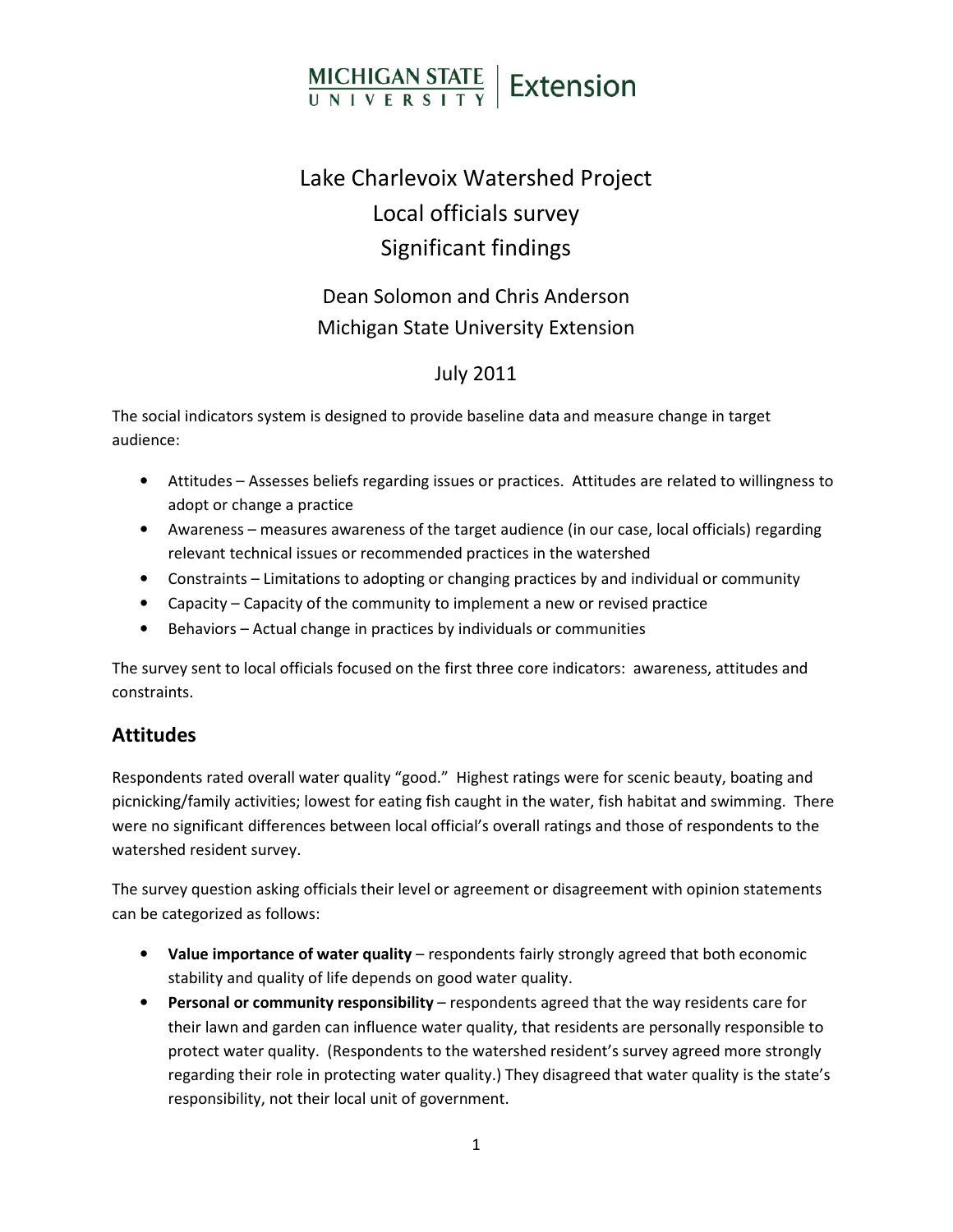- Economic development vs. water quality Local officials, for the most part, see no conflict between economic development and water quality, agreeing with the statement that it is important to protect water quality even if it slows economic development, disagreeing that taking action to protect water quality is too expensive and strongly disagreeing that it is okay to reduce water quality to promote economic development. They were more ambivalent, however, about who pays, with more not supporting than supporting increase in local taxes or fees to improve water quality. (There was, for the most part, no significant difference in the way that local officials and respondents to the watershed resident survey responded to the economic development questions.)
- Local master plans and zoning ordinances Respondents overall believe that their master plan and zoning ordinance does an excellent job protecting water quality, although approximately 40 percent were not sure, neither agreeing no disagreeing with those statements. Local officials would support changes to their plan and ordinance to improve water quality.

Respondents were fairly trustful of common information sources, with most sources being "moderately" or "very much" trusted by nearly 60 percent or more of participants. The most trusted sources are Michigan State University Extension, the Lake Charlevoix Watershed Management Plan Project, Tip of the Mitt Watershed Council, the local Conservation District and Michigan Department of Natural Resources. They only sources weakly trusted were municipal attorneys and tribal government (although over 30 percent were not familiar with tribal government as a source of water quality information).

#### Awareness

Respondents varied widely in their awareness of water impairments (pollutants and conditions), sources of water pollution and consequences of poor water quality.

Generally, local officials indicated that most impairments are a slight to moderate problem, the most severe being invasive aquatic plants and animals, habitat alteration harming local fish and phosphorus. However, in most categories, a high percentage of respondents didn't know if a particular pollutant or condition was a problem or not (for instance, 50 percent for phosphorus or toxics, 41 percent for bacteria and viruses).

Few sources of water pollution were rated as a significant problem, with none rising, on average, to even a moderate problem. The most severe problems were Excessive use of lawn fertilizers and/or pesticides, improperly maintained septic systems, droppings from geese, ducks and other waterfowl, and removal of riparian vegetation. As with impairments, a significant percentage of respondents (11 to 26 percent) didn't know if a pollution source was a problem or not.

Consistent with perceptions about water pollution sources and impairments, consequences of poor water quality were viewed as "not a problem" or a "slight problem," the most severe being loss of desirable fish and excessive aquatic plants and algae. There were generally fewer "don't know" responses than in the other awareness questions.